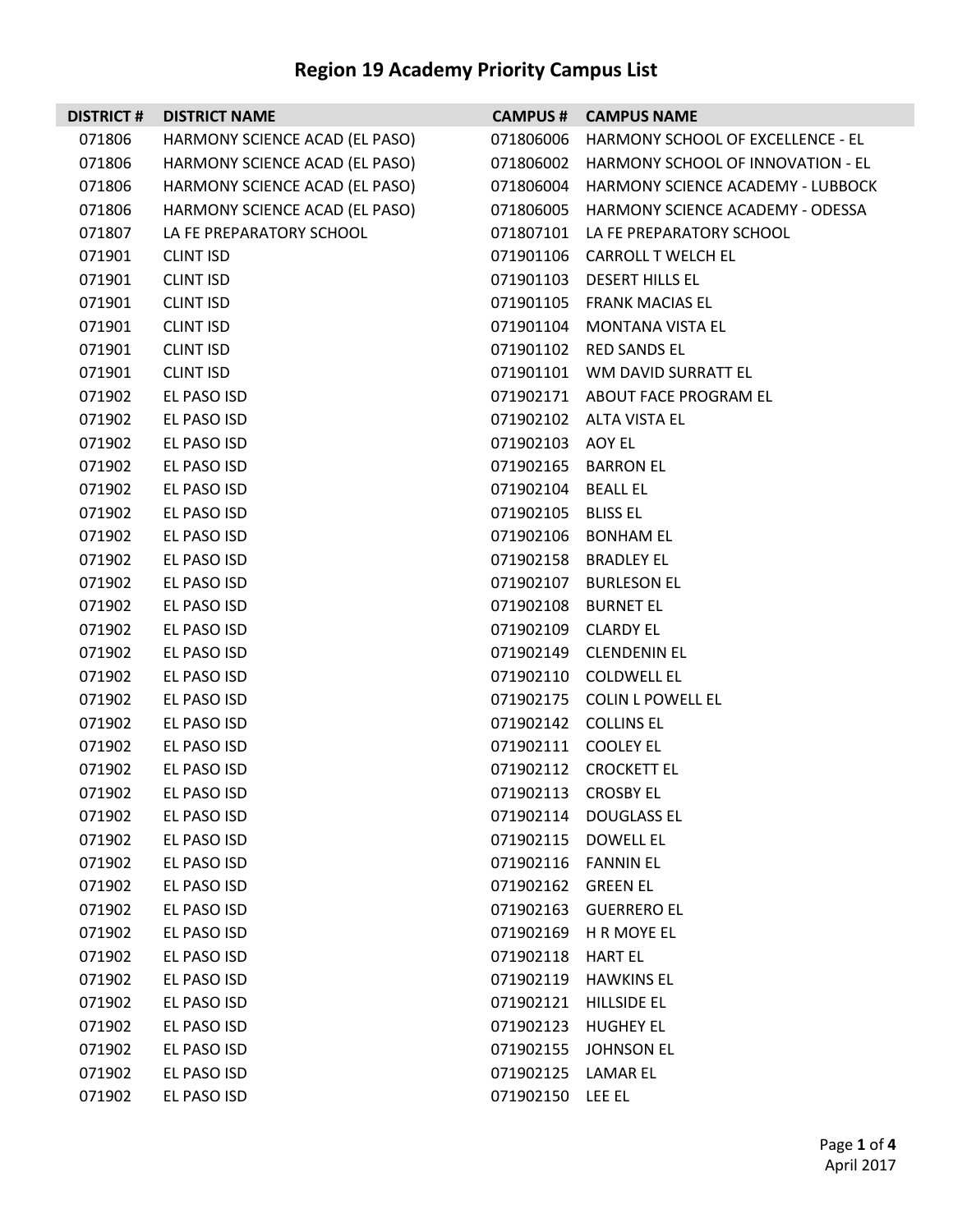| <b>DISTRICT#</b> | <b>DISTRICT NAME</b> |                     | <b>CAMPUS # CAMPUS NAME</b>     |
|------------------|----------------------|---------------------|---------------------------------|
| 071902           | EL PASO ISD          | 071902128           | LOGAN EL                        |
| 071902           | EL PASO ISD          |                     | 071902129 MACARTHUR EL-INT      |
| 071902           | EL PASO ISD          | 071902130           | MESITA EL                       |
| 071902           | EL PASO ISD          |                     | 071902167 MORENO EL             |
| 071902           | EL PASO ISD          |                     | 071902133 NEWMAN EL             |
| 071902           | EL PASO ISD          | 071902161 NIXON EL  |                                 |
| 071902           | EL PASO ISD          | 071902134 PARK EL   |                                 |
| 071902           | EL PASO ISD          |                     | 071902135 PUTNAM EL             |
| 071902           | EL PASO ISD          | 071902156 RIVERA EL |                                 |
| 071902           | EL PASO ISD          |                     | 071902136 ROBERTS EL            |
| 071902           | EL PASO ISD          | 071902138 RUSK EL   |                                 |
| 071902           | EL PASO ISD          |                     | 071902140 SCHUSTER EL           |
| 071902           | EL PASO ISD          |                     | 071902141 STANTON EL            |
| 071902           | EL PASO ISD          | 071902143 TRAVIS EL |                                 |
| 071902           | EL PASO ISD          |                     | 071902146 WESTERN HILLS EL      |
| 071902           | EL PASO ISD          |                     | 071902153 WHITAKER EL           |
| 071902           | EL PASO ISD          |                     | 071902174 WILLIAM C HERRERA EL  |
| 071902           | EL PASO ISD          | 071902148 ZAVALA EL |                                 |
| 071903           | <b>FABENS ISD</b>    | 071903105 FABENS EL |                                 |
| 071903           | <b>FABENS ISD</b>    |                     | 071903103 JOHANNA ODONNELL INT  |
| 071904           | SAN ELIZARIO ISD     |                     | 071904104 ALFONSO BORREGO SR EL |
| 071904           | SAN ELIZARIO ISD     |                     | 071904103 JOSEFA L SAMBRANO EL  |
| 071904           | SAN ELIZARIO ISD     |                     | 071904101 L G ALARCON EL        |
| 071904           | SAN ELIZARIO ISD     |                     | 071904102 LORENZO LOYA PRI      |
| 071905           | YSLETA ISD           |                     | 071905138 ALICIA R CHACON       |
| 071905           | YSLETA ISD           |                     | 071905101 ASCARATE EL           |
| 071905           | YSLETA ISD           |                     | 071905127 CAPISTRANO EL         |
| 071905           | <b>YSLETA ISD</b>    |                     | 071905103 CEDAR GROVE EL        |
| 071905           | <b>YSLETA ISD</b>    |                     | 071905139 CONSTANCE HULBERT EL  |
| 071905           | YSLETA ISD           |                     | 071905104 DEL NORTE HEIGHTS EL  |
| 071905           | YSLETA ISD           |                     | 071905145 DEL VALLE EL          |
| 071905           | <b>YSLETA ISD</b>    |                     | 071905136 DESERTAIRE EL         |
| 071905           | YSLETA ISD           |                     | 071905105 DOLPHIN TERRACE EL    |
| 071905           | YSLETA ISD           |                     | 071905120 EAST POINT EL         |
| 071905           | YSLETA ISD           |                     | 071905124 EASTWOOD HEIGHTS EL   |
| 071905           | <b>YSLETA ISD</b>    |                     | 071905106 EASTWOOD KNOLLS       |
| 071905           | YSLETA ISD           |                     | 071905107 EDGEMERE EL           |
| 071905           | YSLETA ISD           |                     | 071905129 GLEN COVE EL          |
| 071905           | YSLETA ISD           |                     | 071905108 HACIENDA HEIGHTS EL   |
| 071905           | YSLETA ISD           |                     | 071905133 LANCASTER EL          |
| 071905           | YSLETA ISD           |                     | 071905130 LE BARRON PARK EL     |
| 071905           | YSLETA ISD           |                     | 071905109 LOMA TERRACE EL       |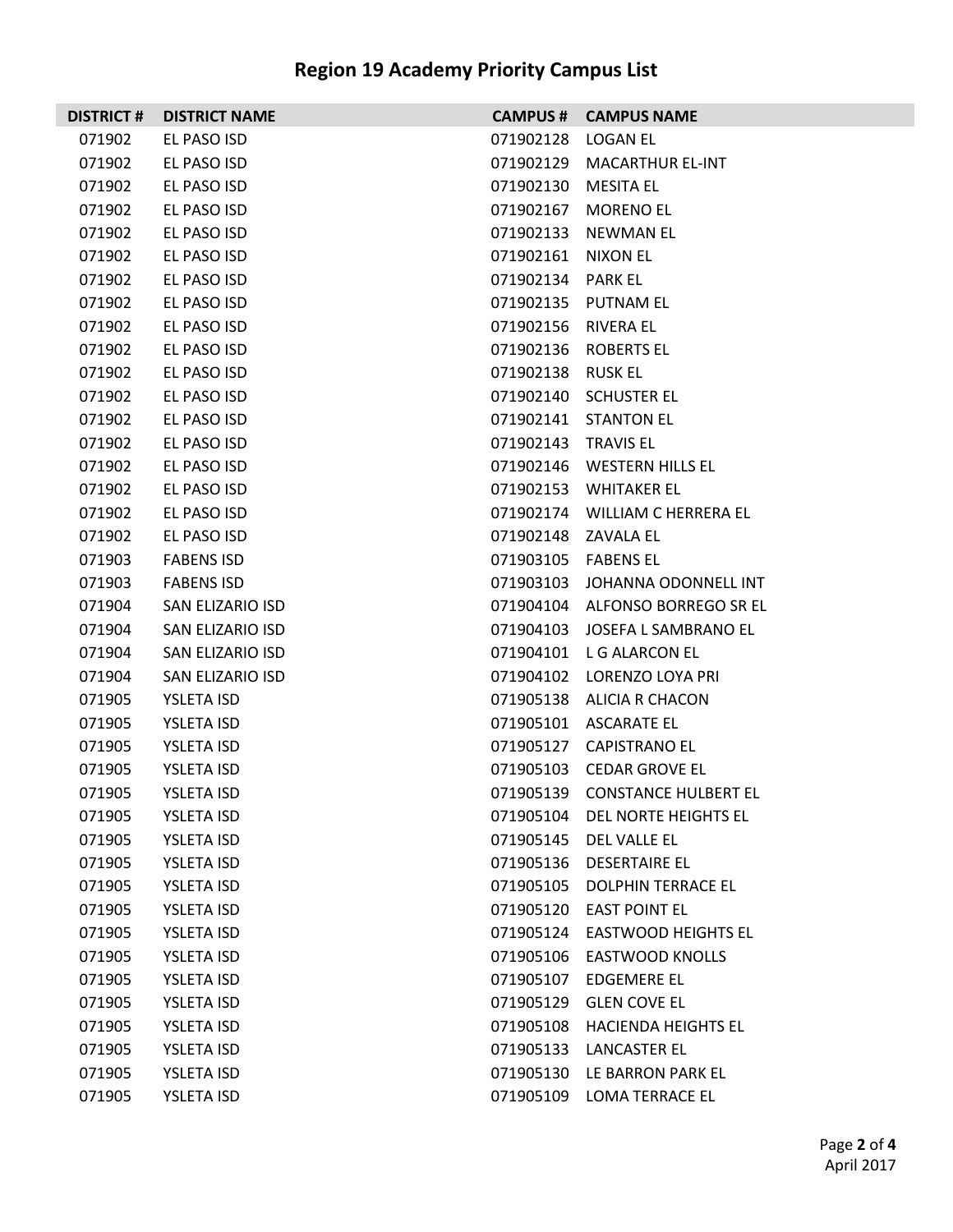| <b>DISTRICT #</b> | <b>DISTRICT NAME</b> |                     | <b>CAMPUS # CAMPUS NAME</b>           |
|-------------------|----------------------|---------------------|---------------------------------------|
| 071905            | <b>YSLETA ISD</b>    | 071905110           | <b>MARIAN MANOR EL</b>                |
| 071905            | <b>YSLETA ISD</b>    | 071905121           | MESA VISTA EL                         |
| 071905            | <b>YSLETA ISD</b>    | 071905135           | MISSION VALLEY EL                     |
| 071905            | <b>YSLETA ISD</b>    |                     | 071905112 NORTH LOOP EL               |
| 071905            | <b>YSLETA ISD</b>    | 071905142           | <b>NORTH STAR EL</b>                  |
| 071905            | <b>YSLETA ISD</b>    |                     | 071905113 PARKLAND EL                 |
| 071905            | <b>YSLETA ISD</b>    |                     | 071905122 PASODALE EL                 |
| 071905            | <b>YSLETA ISD</b>    |                     | 071905131 PEBBLE HILLS EL             |
| 071905            | <b>YSLETA ISD</b>    | 071905123 PRESA EL  |                                       |
| 071905            | <b>YSLETA ISD</b>    |                     | 071905114 RAMONA EL                   |
| 071905            | <b>YSLETA ISD</b>    |                     | 071905141 ROBBIN ELWASHINGTON EL      |
| 071905            | <b>YSLETA ISD</b>    |                     | 071905116 SAGELAND EL                 |
| 071905            | <b>YSLETA ISD</b>    | 071905117           | <b>SCOTSDALE EL</b>                   |
| 071905            | <b>YSLETA ISD</b>    |                     | 071905118 SOUTH LOOP EL               |
| 071905            | <b>YSLETA ISD</b>    | 071905146           | THOMAS MANOR                          |
| 071905            | <b>YSLETA ISD</b>    |                     | 071905132 TIERRA DEL SOL EL           |
| 071905            | <b>YSLETA ISD</b>    |                     | 071905128 VISTA HILLS EL              |
| 071905            | <b>YSLETA ISD</b>    | 071905119 YSLETA EL |                                       |
| 071906            | <b>ANTHONY ISD</b>   |                     | 071906101 ANTHONY EL                  |
| 071907            | CANUTILLO ISD        |                     | 071907104 BILL CHILDRESS EL           |
| 071907            | CANUTILLO ISD        |                     | 071907101 CANUTILLO EL                |
| 071907            | CANUTILLO ISD        |                     | 071907102 DEANNA DAVENPORT EL         |
| 071907            | CANUTILLO ISD        |                     | 071907105 GONZALO AND SOFIA GARCIA EL |
| 071907            | CANUTILLO ISD        | 071907103           | JOSE H DAMIAN EL                      |
| 071908            | <b>TORNILLO ISD</b>  | 071908101           | <b>TORNILLO EL</b>                    |
| 071908            | <b>TORNILLO ISD</b>  | 071908044           | <b>TORNILLO INT</b>                   |
| 071909            | SOCORRO ISD          |                     | 071909112 BENITO MARTINEZ EL          |
| 071909            | SOCORRO ISD          |                     | 071909122 BILL SYBERT SCHOOL          |
| 071909            | SOCORRO ISD          |                     | 071909104 CAMPESTRE EL                |
| 071909            | SOCORRO ISD          |                     | 071909128 CHESTER E JORDAN            |
| 071909            | SOCORRO ISD          |                     | 071909120 DESERT WIND EL              |
| 071909            | SOCORRO ISD          |                     | 071909126 DR SUE A SHOOK SCHOOL       |
| 071909            | SOCORRO ISD          |                     | 071909115 ELFIDA CHAVEZ EL            |
| 071909            | SOCORRO ISD          |                     | 071909117 ERNESTO SERNA SCHOOL        |
| 071909            | SOCORRO ISD          | 071909110           | <b>ESCONTRIAS EARLY CHILD CTR</b>     |
| 071909            | SOCORRO ISD          |                     | 071909111 ESCONTRIAS EL               |
| 071909            | SOCORRO ISD          | 071909102           | H D HILLEY EL                         |
| 071909            | SOCORRO ISD          |                     | 071909114 HELEN BALL EL               |
| 071909            | SOCORRO ISD          | 071909105           | <b>HORIZON HEIGHTS EL</b>             |
| 071909            | SOCORRO ISD          | 071909107           | HUECO EL                              |
| 071909            | SOCORRO ISD          | 071909125           | HURSHEL ANTWINE SCHOOL                |
| 071909            | SOCORRO ISD          | 071909129           | JAMES P BUTLER EL                     |